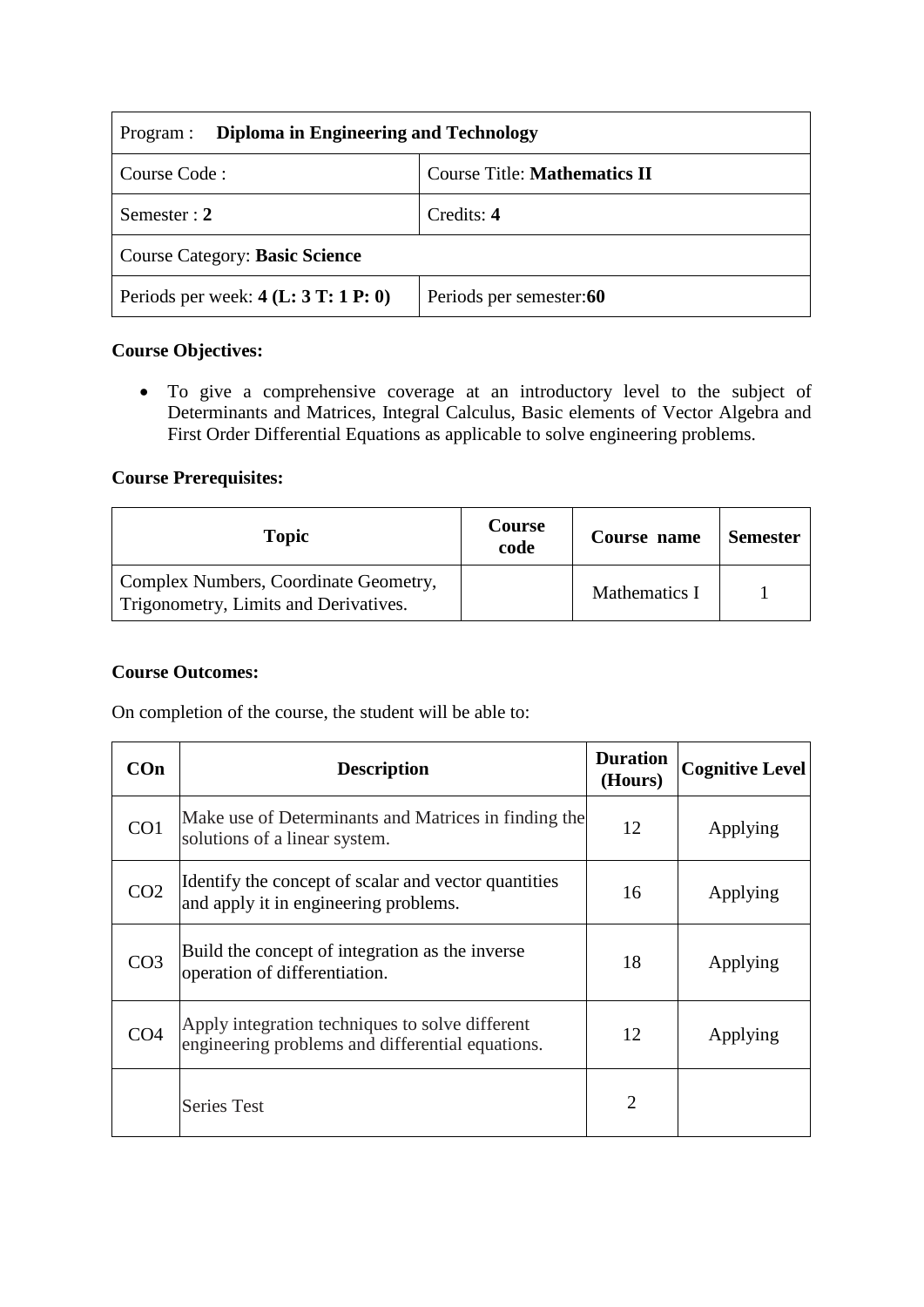### **CO-PO Mapping**

| Course<br><b>Outcomes</b> | PO <sub>1</sub> | PO <sub>2</sub> | PO <sub>3</sub> | PO <sub>4</sub> | PO <sub>5</sub> | <b>PO6</b> | PO <sub>7</sub> |
|---------------------------|-----------------|-----------------|-----------------|-----------------|-----------------|------------|-----------------|
| CO <sub>1</sub>           | 2               |                 |                 |                 |                 |            |                 |
| CO <sub>2</sub>           | 3               |                 |                 |                 |                 |            |                 |
| CO <sub>3</sub>           | 3               |                 |                 |                 |                 |            |                 |
| CO <sub>4</sub>           | 2               |                 |                 |                 |                 |            |                 |

# 3-Strongly mapped, 2-Moderately mapped, 1-Weakly mapped

### **Course Outline**

| <b>Module</b><br><b>Outcomes</b> | <b>Description</b>                                                                    | <b>Duration</b><br>(Hours) | <b>Cognitive Level</b> |
|----------------------------------|---------------------------------------------------------------------------------------|----------------------------|------------------------|
| CO <sub>1</sub>                  | Make use of Determinants and Matrices in finding the solutions of a linear<br>system. |                            |                        |
| M1.01                            | Outline the second and third order determinants                                       | 5                          | Understanding          |
| M1.02                            | Apply Cramer's Rule to solve a linear system of<br>equations.                         | $\overline{2}$             | Applying               |
| M1.03                            | Solve a system of equation in two unknowns by<br>inverse matrix.                      | 5                          |                        |

## **Contents:**

**Determinants and Matrices:** Definition of determinant by means of algebraic expression, Determinants of 2nd and 3rd order, Order of a determinant. Evaluation of determinants of  $2<sup>nd</sup>$ & 3<sup>rd</sup> order problems.

Definition of matrices. Order of matrices. Different types of matrices. Equality, Addition , Subtraction and multiplication of matrices. Crammer's rule for three variables. Simple problems only on multiplication of Matrices, Inverse of a matrix, matrix inverse method to solve a system of linear equations in 2 variables only.

| CO <sub>2</sub>   | Identify the concept of scalar and vector quantities and apply it in<br>engineering problems. |                |               |
|-------------------|-----------------------------------------------------------------------------------------------|----------------|---------------|
| M2.01             | Compare the difference between vector and<br>scalar quantities.                               | $\overline{4}$ | Understanding |
| M <sub>2.02</sub> | Explain the Operations on vectors, scalar<br>product and vector product.                      | 6              | Understanding |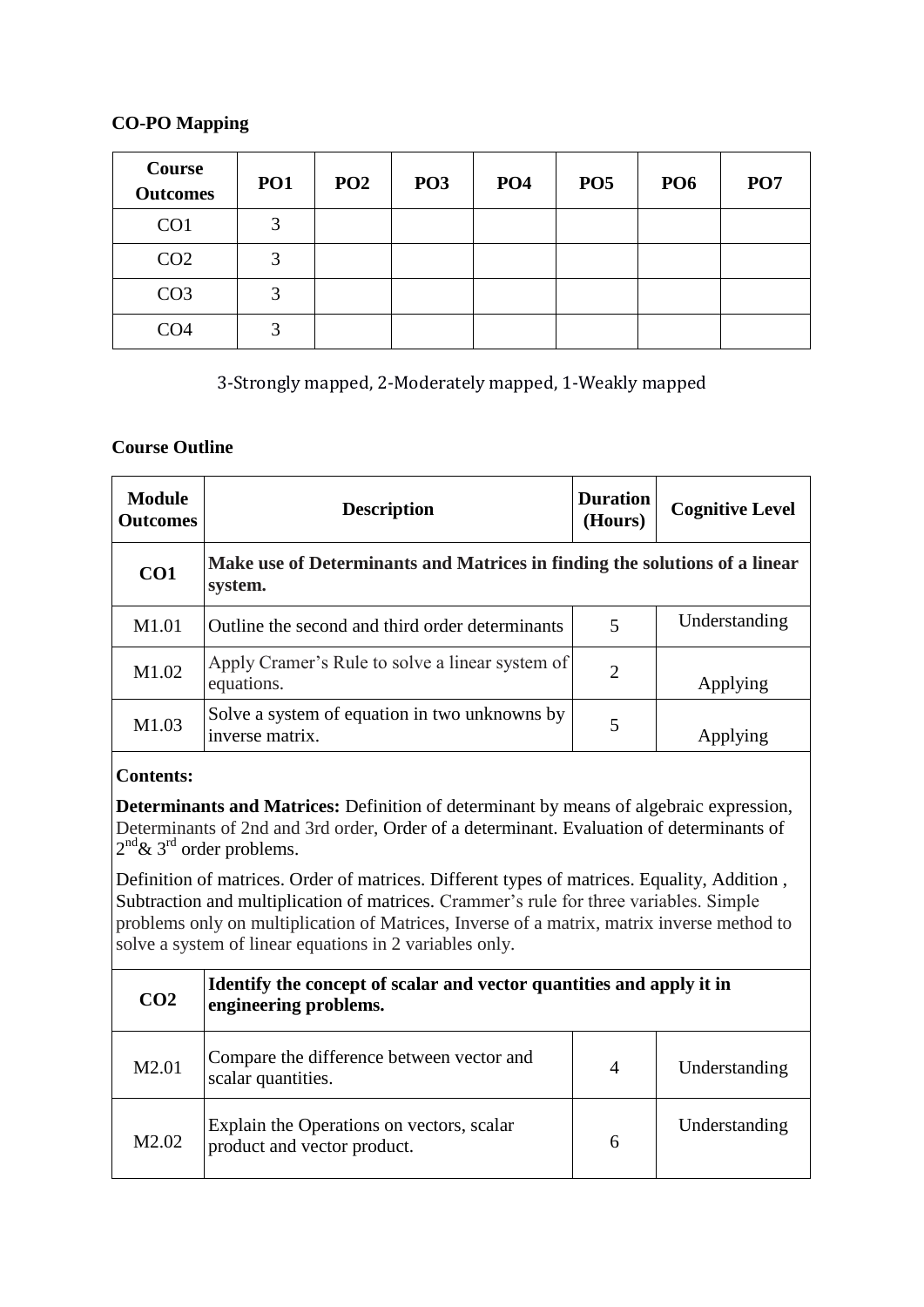| M2.03 | Apply the dot product and cross product in<br>problems related to work and moment. | Applying |
|-------|------------------------------------------------------------------------------------|----------|
|       | Series Test – I                                                                    |          |

# **Contents:**

**Vector Algebra:** Scalar and vector quantities, Definition of a vector, Different types of vectors, Algebra of vectors, Position vector, Scalar (dot) product and vector (cross) product-Simple problems. Simple problems related to work and moment.

| CO <sub>3</sub> | Build the concept of integration as the inverse operation of differentiation.              |   |               |
|-----------------|--------------------------------------------------------------------------------------------|---|---------------|
| M3.01           | Relate integration as the reverse operation of<br>differentiation and rules of integration | 3 | Understanding |
| M3.02           | Solve problems in integration (by substitution<br>and by parts)                            | 8 | Applying      |
| M3.03           | Explain the concept of Definite integrals and<br>solve problems related to it.             | 7 | Applying      |

## **Contents:**

**Integral Calculus:** Integration as the inverse operation of differentiation, standard results, Simple problems using integration by substitution and by parts. Meaning and definition of Definite Integral. Problems of the same type as in indefinite integral.

| CO <sub>4</sub> | Apply integration techniques to solve different engineering problems and<br>differential equations. |   |          |
|-----------------|-----------------------------------------------------------------------------------------------------|---|----------|
| M4.01           | Apply integration techniques to find the area<br>bounded by a curve and the axes.                   |   | Applying |
| M4.02           | Outline the concept of first order and first-<br>degree differential equations and solve them.      | 5 | Applying |
|                 | Series $Test - II$                                                                                  |   |          |

# **Contents:**

**Application of Integration and Differential Equations:** Applications of integration for evaluation of area bounded by a curve and the axes (Simple problems, no derivations). Solution of first order and first degree differential equation by variable separable method (simple problems) and linear differential equation.